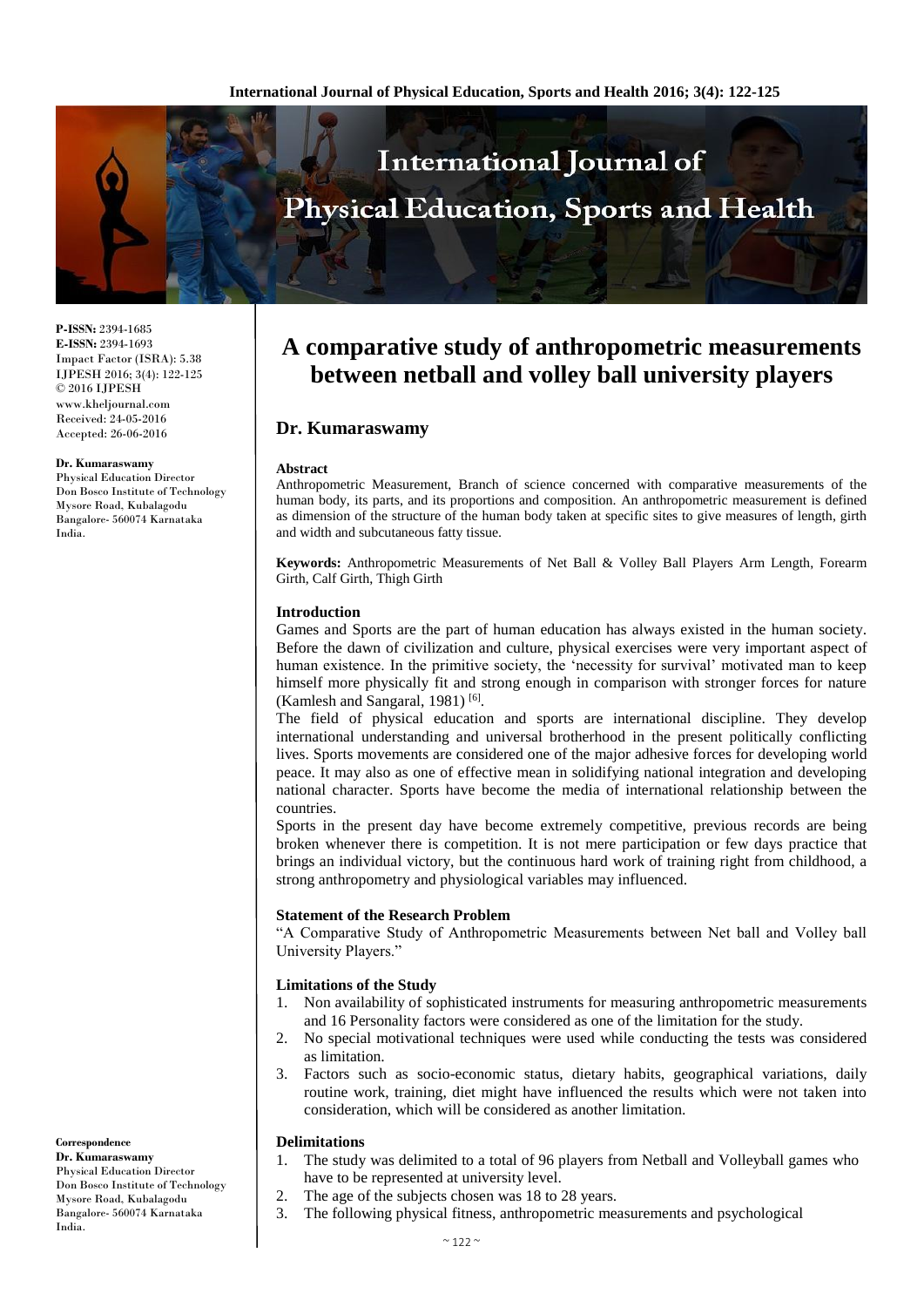### **Anthropometric Measurements**

- 1. Arm Length
- 2. Forearm Girth
- 3. Calf Girth
- 4. Thigh Girth

## **Hypotheses**

The following hypotheses were formulated for empirical validation.

It was hypothesized that

1. There would not be any significant difference in selected anthropometric measurements between Netball and Volleyball university players.

### **Significance of the Study**

- 1. The study would help to identify the variation in selected anthropometric measurements among Netball and Volleyball players.
- 2. The study would help us to know the anthropometric measurements factors of Net ball and Volleyball players.

# **Definition and Meaning of the Terms Anthropometry**

Branch of science concerned with comparative measurements of the human body, its parts, and its proportions and composition.

## **Methodology**

## **Selection of subjects**

The purpose of the present study is to compare the selected, anthropometric measurements between volleyball and netball university players of Bangalore University, Mangalore University, University of Mysore and Kuvempu University volleyball and netball teams. To achieve the purpose of the study, ninety six male players were selected at random from each category of Netball and Volleyball players, a total of 96 players in Karnataka state, India, who had their credit in participating interuniversity tournaments during the academic year 2011-12 in their respective games.

### **Selection of variables**

Physical, anthropometric and psychological parameters are the ideal indicators of sports performance status of an individual. Even the slightest imbalance due to circadian variations may influence the level of performance. These parameters play an important role in almost all games and sports. Hence, the following variables were selected for this study:

#### **Anthropometric Measurements**

- 1. Arm Length
- 2. Forearm Girth
- 3. Calf Girth
- 4. Thigh Girth

#### **Selection of Tests**

The present study was undertaken primarily to compare the selected physical fitness, anthropometric measurements among selected university level Netball and Volleyball players of Karnataka state, India. As per the available literatures, the following standardized tests were used to collect relevant data on the selected dependent variables and they were presented in the Table-1(a).

#### **Table I (a):** Tests Selection

| SI. | <b>Criterion</b>                   | <b>Test</b>  | Unit of            |
|-----|------------------------------------|--------------|--------------------|
| No. | <b>Variables</b>                   | <b>Items</b> | <b>Measurement</b> |
|     | <b>Anthropometric Measurements</b> |              |                    |
|     | Am Length                          |              | In Cms.            |
| 2.  | Forearm Girth                      |              | In Cms.            |
| 3.  | Calf Girth                         |              | In Cms.            |
|     | Thigh Girth                        |              | In Cms.            |

## **Research Design and Statistical Analysis**

A two-sample t-test can only be used to assess the significance of the difference between the mean values of two independent groups. To compare differences in the mean values of three or more independent groups, Analysis of Variance (ANOVA) is used. Thus, ANOVA is suitable when the outcome measurement is a criterion variable and when the explanatory variable is categorical with three or more groups. A One-way ANOVA is used when the effect of only one categorical (outcome) is explored. The concept of ANOVA can be thought of as an extension of a two-sample t-test.

## **Analysis and Interpretation of the Data**

The analysis of data and detailed results of the study have been discussed in this chapter. The purpose of the present study was to compare the selected anthropometric measurements variables between Netball and Volleyball university players of Karnataka. To achieve this, ninety six male players were selected randomly from each category of Netball and Volleyball games, a total of 96 players in Bangalore University, Mangalore University, University of Mysore and Kuvempu University teams of Karnataka state, India, who had their credit in participating university tournaments during the academic year 2011-12 in their respective games.

The probability level below which we reject the hypotheses is termed as level of significance. The 't' value obtained by 't' Test Analysis was compared at 0.05 and 0.01levels of significance, which was considered as adequate

#### **Percentile Analysis**

Percentile analysis one of the statistical measures used to describe the sample in terms of their demographic characteristics such as type of players and type of university. Distribution of sample based on the above mentioned demographic characteristics is given in the following tables.

**Table 1:** Distribution of sample over type of sports players

| <b>Players</b> | Frequency | <b>Percentage</b> |
|----------------|-----------|-------------------|
| Netball        | 48        | 50.00             |
| Volleyball     | 48        | 50.00             |
| Total          | 96        | 00.OO             |

Table shows that 48 (50.00%) of the subjects are the Netball players and 48 (50.00%) of the subjects are the volleyball players who had their credit in participating university tournaments during the academic year 2011-12 in their respective games were selected. The pie diagram shows the number of sample of Netball and Volleyball players involved in the present study.

## **Inferential Statistics: 'T' Test**

The analysis was carried out through various statistical techniques such as the descriptive and 't' test analysis. The data were compiled and analyzed using the Statistical Package for the Social Science (SPSS Version 16.5) for Windows XP Software.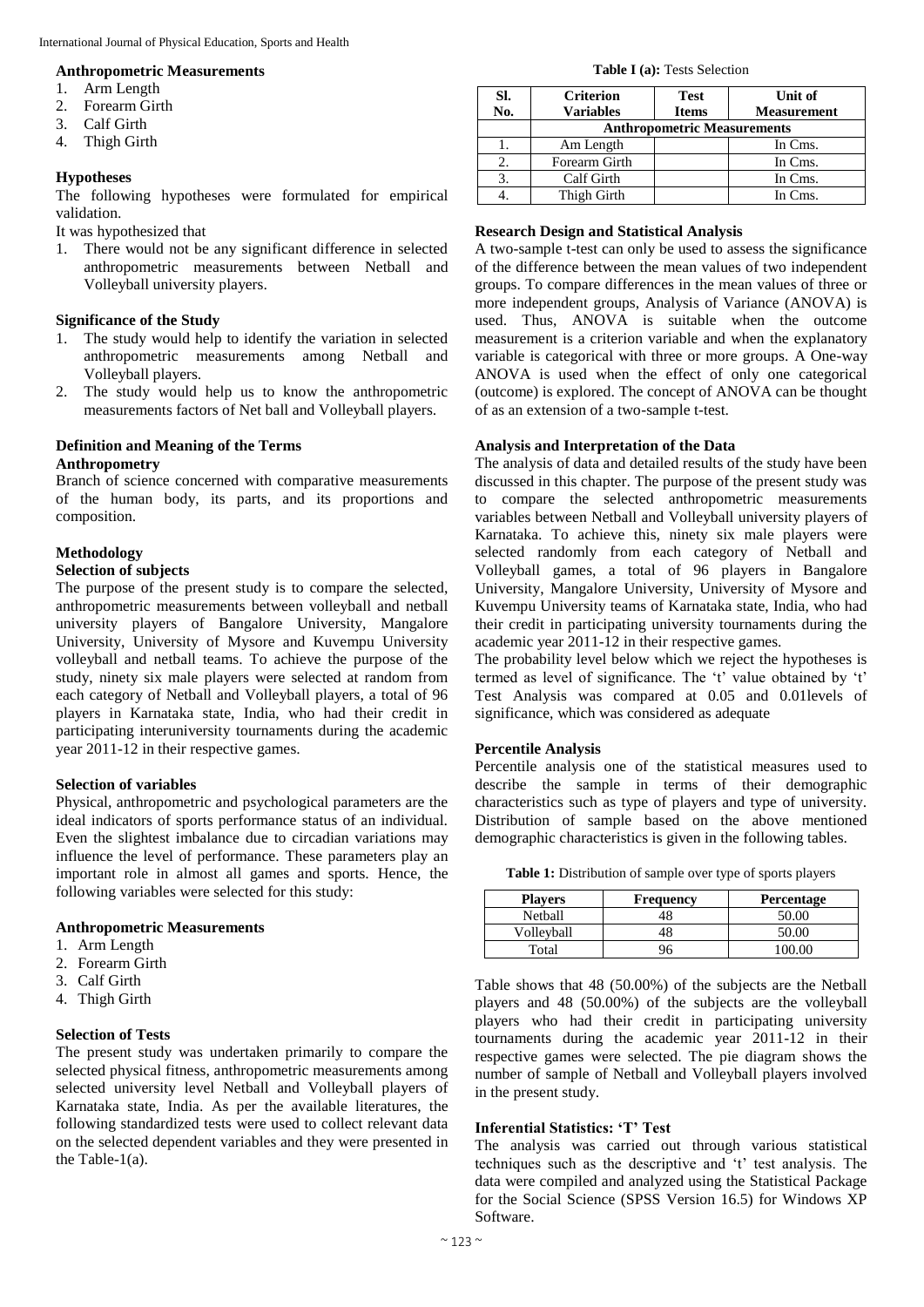International Journal of Physical Education, Sports and Health

Hypotheses regarding compare the Basketball and Volleyball university players' physical fitness, anthropometrical and 16 personality factors were tested and the findings of testing these hypotheses were presented. Each hypothesis tested is followed by a summary of testing that hypothesis was also presented. Finally, the summary of findings to research questions was presented.

Testing of Hypotheses

There was no significant difference between Basketball and Volleyball Players on selected Anthropometric

**Table 1:** Table showing the Mean scores, Standard Deviation and 't' value of the Forearm Girth of the university Netball and Volleyball players.

| <b>Netball Players</b> | <b>Volleyball Players</b> |
|------------------------|---------------------------|
|                        |                           |
| 25.854                 | 26.437                    |
| 1.700                  | 1.687                     |
| 1 68 <sup>NS</sup>     |                           |
|                        |                           |

<sup>NS</sup>Not Significant

The formulated hypothesis is that "there is a significant difference in the Forearm Girth between Netball and Volleyball university players", hence, the collected data was applied to the statistical techniques to find out the significant difference in the Forearm Girth between Netball and Volleyball university players.

The calculated mean scores, standard deviation of Netball players are 25.854 and 1.700 respectively and mean scores and standard deviation of Volleyball players are 26.437 and 1.687 respectively. The calculated 't' value 1.68 is less than the table value 1.98 at 0.05 level. Hence, the stated hypothesis accepted for the said criterion variable that "there is no significant difference in the Forearm Girth between Netball and Volleyball university players." The both players had similar forearm girth.

**Table 2:** Table showing the Mean scores, Standard Deviation, and 't' value of the Arm Length of the university Netball and Volleyball players.

| Arm Length                  | <b>Netball Players</b> | <b>Volleyball Players</b> |
|-----------------------------|------------------------|---------------------------|
| $(In \, Cms.)$              |                        |                           |
|                             |                        |                           |
| Mean                        | 80.000                 | 81.895                    |
| <b>Standard Deviation</b>   | 3.913                  | 3.465                     |
| 't' value                   |                        | $2.51*$                   |
| *Significant at 0.05 level. |                        |                           |

The formulated hypothesis is that "there is a significant difference in the Arm Length between Netball and Volleyball university players", hence, the collected data was applied to the statistical techniques to find out the significant difference in the Arm Length between university Netball and Volleyball players.

The calculated mean scores and standard deviation of Netball players are 80.000 and 3.913 respectively and mean scores and standard deviation of Volleyball players are 81.895 and 3.465 respectively. The calculated 't' value 2.51 is greater than the table value 1.98 at 0.05 level. Hence the stated hypothesis for the said criterion variable is rejected and an alternative hypothesis has been accepted that "there is a significant difference in the Arm Length between Netball and Volleyball university players." The volleyball players had more Arm length than basketball players

**Table 3:** Table showing the Mean scores, Standard Deviation and 't' value of the Calf Girth of the university Netball and Volleyball players.

|                        | <b>Volleyball Players</b> |
|------------------------|---------------------------|
| <b>Netball Players</b> |                           |
|                        |                           |
| 35.291                 | 34.833                    |
| 2.534                  | 2.486                     |
|                        | 0.89 <sup>NS</sup>        |
|                        |                           |

<sup>NS</sup>Not Significant

The formulated hypothesis is that "there is a significant difference in the Calf Girth between Netball and Volleyball university players, hence, the collected data was applied to the statistical techniques to find out the significant difference in the Calf Girth between university Netball and Volleyball players.

The calculated mean scores and standard deviation of Netball players are 35.291 and 2.534 respectively and mean scores and standard deviation of Volleyball players are 34.833 and 2.486 respectively. The calculated 't' value 0.89 is less than the table value 1.98 at 0.05 level. Hence the stated hypothesis for said criterion variable is accepted that "there is no significant difference in the Calf Girth between Netball and Volleyball university players." The both players had similar calf girth.

**Table 4:** Table showing the Mean scores, Standard Deviation and 't' value of the Thigh Girth of the university Netball and Volleyball players.

| <b>Thigh Girth</b>        | <b>Netball Players</b> | <b>Volleyball Players</b> |
|---------------------------|------------------------|---------------------------|
| $(In \, Cms.)$            |                        |                           |
|                           |                        |                           |
| Mean                      | 52.625                 | 51.437                    |
| <b>Standard Deviation</b> | 4.408                  | 3.825                     |
| 't' value                 |                        | $A1$ NS                   |

<sup>NS</sup>Not Significant

The formulated hypothesis is that there is a significant difference in the Thigh Girth between Netball and Volleyball university players", hence, the collected data was applied to the statistical techniques to find out the significant difference in the Thigh Girth between university Netball and Volleyball players.

The calculated mean scores and standard deviation of Netball players are 52.625 and 4.408 respectively and mean scores and standard deviation of Volleyball players are 51.437 and 3.825 respectively. The calculated 't' value 1.41 is less than the table value 1.98 at 0.05 level. Hence the stated hypothesis for said criterion variable is accepted that "there is no significant difference in the Thigh Girth between Netball and Volleyball university players." The both players had similar thigh girth.



**Fig 1:** Comparison Mean scores of Forearm Girth as anthropometric measurement between Netball and Volleyball players